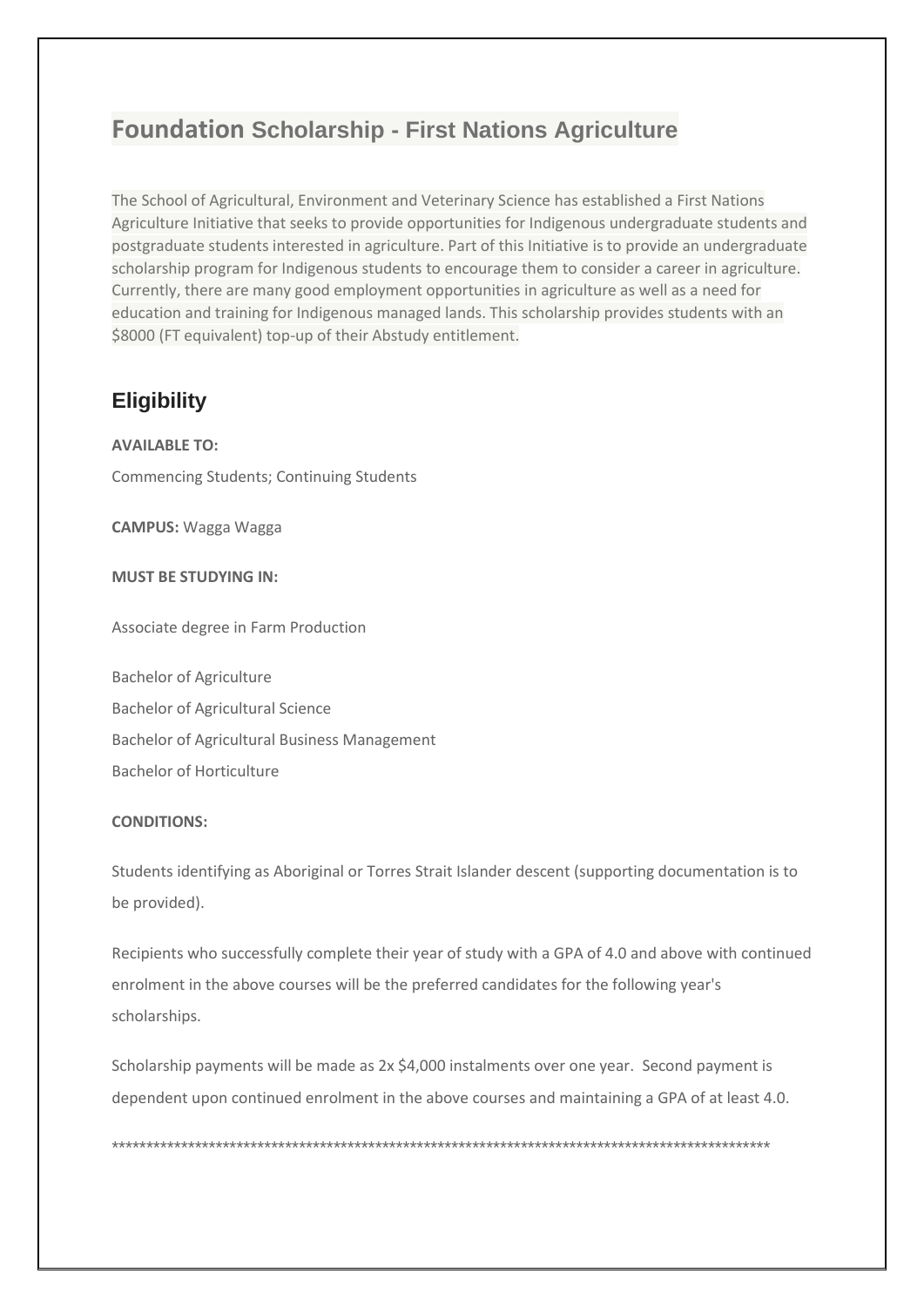

#### **Foundation Scholarships – First Nations Agriculture**

Riverina Oils has created these scholarships in line with Charles Sturt University's First Nations Agricultural Initiative which aims to increase greater participation of First Nations people in the agricultural sector where they have been under-represented for generations. These scholarships will support First Nations students throughout their degree, ensuring that their focus is on their goals without worry of financial burden.

# **Eligibility**

**AVAILABLE TO:** Commencing Students; Continuing Students

**STUDY MODE:** Online; On Campus; Mixed Mode (Online & On Campus)

**CAMPUS:** Wagga Wagga

**MUST BE STUDYING IN:**

Any Year

Bachelor of Agriculture

Bachelor of Agricultural Science

Bachelor of Agribusiness Management

#### **CONDITIONS:**

Applicant **must** identify as Aboriginal or Torres Strait Islander (applicant to provide supporting documentation)